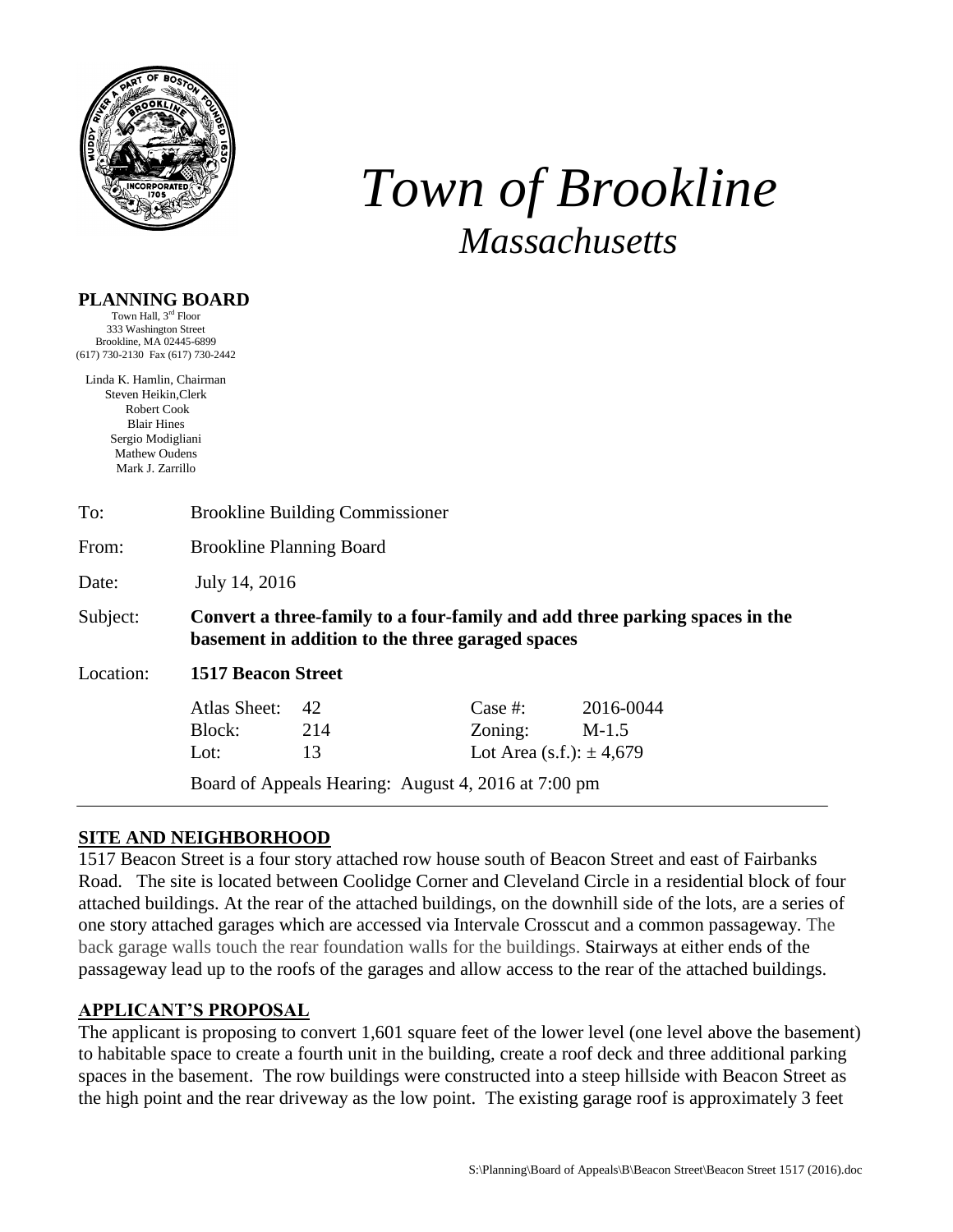below the floor of the lower level. Due to the topography and raised first floor, the existing lower level has windows on all four sides. The proposal is to install a steel beam at the rear foundation wall allowing the excavation under the existing building to deepen the garage bays for tandem parking, install an elevator in the center of the residential building from garage level to top floor and extend the interior stair down into the garage level allowing direct access from the apartments.

The proposal also includes repairs to the existing garage parapet walls, re-building the two common stairs from the garage roofs to the passageway and re-paving the passageway from Intervale Crosscut to the end of it.. Also, in order to provide some usable open space, a large roof top deck will be constructed for tenant use.

#### **FINDINGS**

#### **Section 5.05** – Conversions

When converting a dwelling to create additional dwelling units in an M District, the Board of Appeals may by special permit waive any dimensional requirements except minimum lot size, provided no previously existing nonconformity to such requirements is increased and all other requirements of the By-law for conversions are met. This proposal conforms to the minimum lot size and seeks only an increase in the Floor Area Ratio to the level allowed under Special Permit in conformance with Brookline Zoning Bylaws Section 5.22 paragraph 3.b.2.

#### **Section 5.09.2.d** – Design Review

Exterior alterations on Beacon Street, multiple dwellings greater than four units, and any addition triggering FAR relief requires a *special permit* subject to design review standards listed under *Section 5.09.4(a-l)*. All conditions have been met; the most relevant sections of the design standards are described below:

#### **b. Relation of Buildings to Environment**

There are no exterior building envelope additions or increase in the building footprint. All work is underground and within the confines of the existing building. The renovations will include insulating of exterior walls, new thermal windows and new mechanical systems which will improve the efficiency of the building and reduce energy consumption.

## **c. Relation of Buildings to the Form of the Streetscape and Neighborhood**

As stated above, the only obvious modifications to the building will be the new windows which were selected to match the existing size, mullion patterns and color of the existing building and in conformance with the architectural detailing of the block of row buildings.

#### **k. Heritage**

This proposal strives to preserve the architectural style and detailing of the street and preserve the heritage of these buildings while providing desirable living accommodations and additional parking.

**Table 5.01 –** Table of Dimensional Requirements, Footnote 1 **Section 5.22.3.b.2** – Exceptions to Maximum Floor Area Ratio **Section 5.91** – Minimum Usable Open Space **Section 6.02.1.a** – Off-Street Parking Space Regulations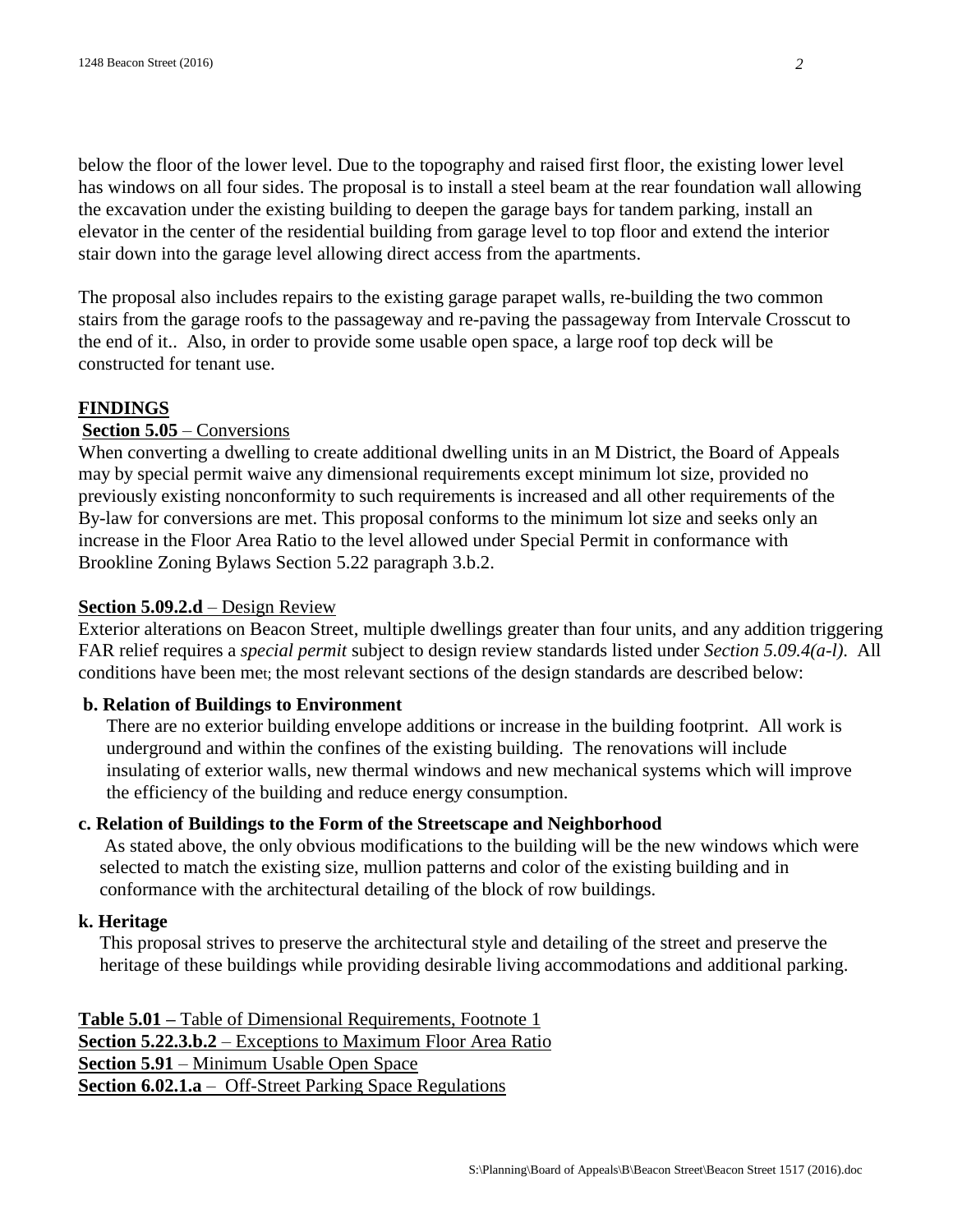|                           | <b>Existing</b> | <b>Proposed</b>                                                        | Required/Allowed                            | <b>Allowed</b><br>By<br><b>Sp Permit</b> | <b>Relief</b>                           |
|---------------------------|-----------------|------------------------------------------------------------------------|---------------------------------------------|------------------------------------------|-----------------------------------------|
| <b>Floor Area Ratio</b>   | 1.5             | 1.7                                                                    | 1.5                                         | 1.8                                      | $SP*$                                   |
| <b>Garage Setback</b>     | $0$ ft.         | $0$ ft.                                                                | 20 ft.                                      | ----                                     | Pre-extg non-<br>conforming/SP<br>$***$ |
| <b>Usable Open Space</b>  | $0$ sq. ft.     | 290 sq. ft.<br>(only $\frac{1}{2}$ of 580 sf.<br>roof deck may count): | 240 sq. ft.<br>$(15\% \text{ of addlt sf})$ | ----                                     | Compliant                               |
| <b>Off-Street Parking</b> | 3               | 6                                                                      | 9                                           | 5                                        | $SP***$                                 |

\* Under **Section 5.22.3.b.2** the Board may allow by special permit an interior/exterior addition up to 120% of the permitted gross floor area so long as the maximum allowed FAR of 120% has not been reached.

\*\*Under **Section 5.05**, when converting a dwelling to create additional dwelling units in an M District, the Board of Appeals may by special permit waive any dimensional requirements except minimum lot size, provided no previously existing nonconformity to such requirements is increased and all other requirements of the By-law for conversions are met.

\*\*\*Under **Section 6.01.2.a** , the Board of Appeals may waive up to one half of the required parking spaces when a structure is converted for one or more additional dwelling units.

## **PLANNING BOARD RECOMMENDATION**

The Planning Board does not object to the lower level being finished for an additional dwelling. The building has been gutted and will be renovated with new windows and sprinkler system and will be brought up to meet all current building codes. The elevator will provide handicap accessibility and convenience to the residents. There is rapid public transit directly across the street from the building and the additional finished floor area is within the 120 % increase allowed by special permit. The applicant is providing a benefit to residents of the attached row houses by agreeing to repave the common passageway and to repair the stairways at both ends of the garages. An abutter raised the issue of a tree on the edge of the common passageway damaging the concrete retaining wall and the applicant agreed to work with them and the other users of the passageway on evaluating the best way to address this, possibly replacing the tree with new landscaping and or installing a fence on top of the wall as part of the counter balancing amenity. The Planning Board was concerned about the impact of three additional cars on the common passageway and recommended that the parking be limited to five cars, which also presents a much more workable situation for moving the cars and storage of trash receptacles in the garage.